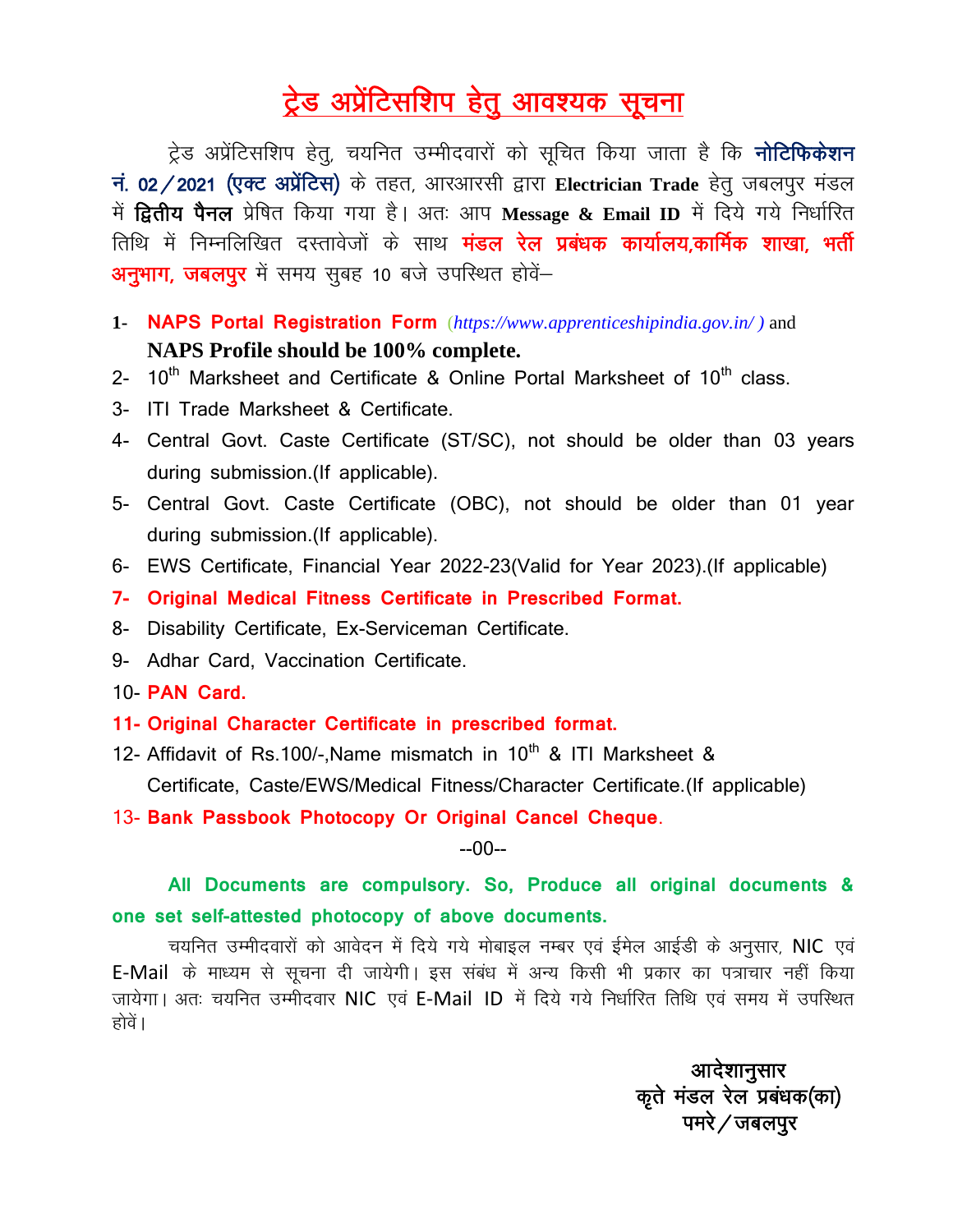| IInd Short Listed Candidates for Trade- Electrician under Notification No. 02/2021 |                           |                                           |                               |                |  |  |
|------------------------------------------------------------------------------------|---------------------------|-------------------------------------------|-------------------------------|----------------|--|--|
| S.No                                                                               | <b>Registration</b><br>ID | <b>Name</b>                               | <b>Father Name</b>            | Joining<br>Dt. |  |  |
| $\mathbf{1}$                                                                       | 10001698                  | <b>VAIBHAV SUDHAKAR APAR</b>              | SUDHAKAR SHIVAJI APAR         | 29.04.2022     |  |  |
| $\overline{2}$                                                                     | 10013223                  | <b>ABHISHEK DATTU</b><br><b>KOTHALKAR</b> | DATTU VISHNU KOTHALKAR        | 29.04.2022     |  |  |
| 3                                                                                  | 10024685                  | <b>AKSHAY SOPAN PATIL</b>                 | <b>SOPAN</b>                  | 29.04.2022     |  |  |
| 4                                                                                  | 10010238                  | <b>VIVEK GUPTA</b>                        | <b>RAMESH KUMAR</b>           | 29.04.2022     |  |  |
| 5                                                                                  | 10018595                  | <b>RISHABH PANDEY</b>                     | <b>SURENDRA PRASAD PANDEY</b> | 29.04.2022     |  |  |
| 6                                                                                  | 10028084                  | PRANSHU MISHRA                            | RAJKUMAR MISHRA               | 29.04.2022     |  |  |
| $\overline{7}$                                                                     | 10006754                  | <b>RAKHI TIWARI</b>                       | <b>DILIP TIWARI</b>           | 29.04.2022     |  |  |
| 8                                                                                  | 10027134                  | NILESH RAJENDRA MAHAJAN                   | <b>RAJENDRA</b>               | 29.04.2022     |  |  |
| 9                                                                                  | 10005283                  | Rajnish Kumar Kushwaha                    | Raghuvansh prasad kushwaha    | 29.04.2022     |  |  |
| 10                                                                                 | 10025651                  | neeraj namdev                             | chandrabhan namdev            | 29.04.2022     |  |  |
| 11                                                                                 | 10015850                  | kamlesh kumar rajak                       | ram khelawan rajak            | 29.04.2022     |  |  |
| 12                                                                                 | 10005461                  | <b>KANHAIYA Lal</b>                       | RAJARAM                       | 29.04.2022     |  |  |
| 13                                                                                 | 10014757                  | <b>ROHIT PATEL</b>                        | RAJENdRA PRASAD               | 29.04.2022     |  |  |
| 14                                                                                 | 10024510                  | Kashyap SONI                              | Lalit Soni                    | 29.04.2022     |  |  |
| 15                                                                                 | 10020764                  | <b>NARENDRA SINGH</b>                     | <b>VISHNU PRASAD</b>          | 29.04.2022     |  |  |
| 16                                                                                 | 10029149                  | tarun prajapati                           | damodar prajapati             | 29.04.2022     |  |  |
| 17                                                                                 | 10002506                  | <b>MANISH KUMAR</b>                       | <b>RAJKUMAR</b>               | 02.05.2022     |  |  |
| 18                                                                                 | 10012582                  | amarkant                                  | evaran singh                  | 02.05.2022     |  |  |
| 19                                                                                 | 10025071                  | nikki pawar                               | ganpat thakre                 | 02.05.2022     |  |  |
| 20                                                                                 | 10024140                  | PRASHANT                                  | <b>ASHOK</b>                  | 02.05.2022     |  |  |
| 21                                                                                 | 10014502                  | matin mushtak shaikh                      | mushtak                       | 02.05.2022     |  |  |
| 22                                                                                 | 10028278                  | Pankaj Kumar                              | Ram jeet                      | 02.05.2022     |  |  |
| 23                                                                                 | 10003114                  | Pankaj Kumar                              | Ram ashish                    | 02.05.2022     |  |  |
| 24                                                                                 | 10026360                  | YOGENDRA RATHOUR                          | RAMKHELAWAN RATHOUR           | 02.05.2022     |  |  |
| 25                                                                                 | 10017165                  | <b>SUMIT MANJHI</b>                       | SANTOSH                       | 02.05.2022     |  |  |
| 26                                                                                 | 10028037                  | <b>TEERATH KUSHWAHA</b>                   | <b>AJEET SINGH</b>            | 02.05.2022     |  |  |
| 27                                                                                 | 10027406                  | RAJNEESH DWIVEDI                          | BEERENDRA DWIVEDI             | 02.05.2022     |  |  |
| 28                                                                                 | 10001091                  | RISHIKESH Tiwari                          | <b>SHIV Narayan</b>           | 02.05.2022     |  |  |
| 29                                                                                 | 10000213                  | Rupendra Yadav                            | Ramkumar                      | 02.05.2022     |  |  |
| 30                                                                                 | 10009995                  | <b>GAURAV SAHU</b>                        | <b>RAM NARAYAN SAHU</b>       | 02.05.2022     |  |  |
| 31                                                                                 | 10023859                  | <b>AMIT MAURYA</b>                        | <b>DESHRAJ MAURYA</b>         | 02.05.2022     |  |  |